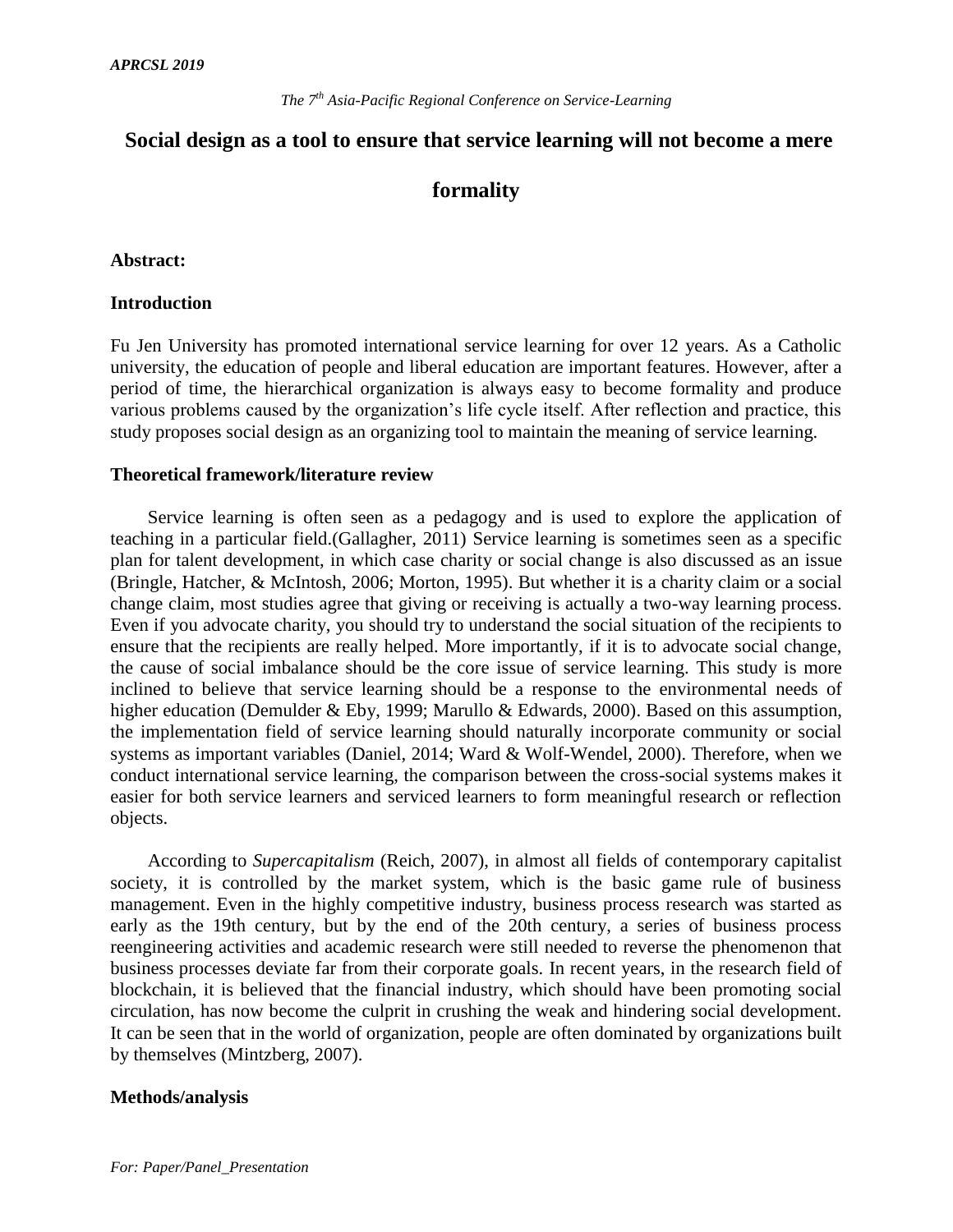In the past ten years, the authors have gained a lot of inspiration from participating in international service learning, and the research and thinking horizon has also been broadened. Therefore, if the authors participate in service learning or any social participation activities, we will try to use the knowledge of our professional field or the knowledge of non-professional fields as the basis for self-examination. To put it simply, it is to try to maintain a learning attitude that is ready to cross the field.

As an international service learning program, in general, multiple organizations, crossdisciplinary professors, and interdisciplinary students are required to participate and support. These organizations, professors, and students all participate with the organizational effects behind them. Therefore, we chose to use "Design Thinking", which transforms the problem analysis and resolution process into a very easy-to-use utility, as a review tool for the international service learning team over the past 12 years. However, in the use we deliberately incorporate the community or social system, so this is called social design in this study.

#### **Results and Discussion**

During the initial review process, it has been found that most support organizations tend to adopt a philanthropic perspective, and they also use management control methods to request support teams. These service learning teams will be required to specify the service learning plan beforehand, and the service learning plan must be based on the needs of the service. These seemingly plausible organizational control requirements are actually prone to a series of organizational effects. The participating professors also enthusiastically guide the team students based on their personally perceived service learning contents. For example, some professors would think that the serviced should be taught to fish instead of giving them fish. This simplified understanding has led many different teams to teach handmade soap or other simple products that are generally considered progressive at different service locations. But in fact, this is not a complete business thinking, the meaning and value of these products in different social systems are completely different. It is conceivable that the consequences are of course not as good as expected, and may even result in a certain degree of adverse outcome to the local. Obviously, year after year, students are less and less concerned about the social situation of the client, and the relative concern is the surface requirements of supporting organizations. For the design of service content, participating students are increasingly inclined to require a clear design scope or rules. If they are not satisfied, they may even copy the program, add some familiar content, and put most of their efforts into beautifying the expression. But through close observation, the vast majority of these students are actually full of love or enthusiasm. In most cases, students are simply confused by the requirements of the support organization or the guidance and correction of the professor. In some cases, some of the more deeply involved students will clearly express that this is the social rule they recognize. In the process of continuous reflection and practice, we get the most reasonable explanation, because the layered stack of organizational effects makes modern young people lose the spirit of exploration. Leading to their understanding of learning becomes pure acceptance and practice. Therefore, in the face of international service learning across social systems, it will highlight the inappropriate embarrassment of waiting for acceptance or direct practice.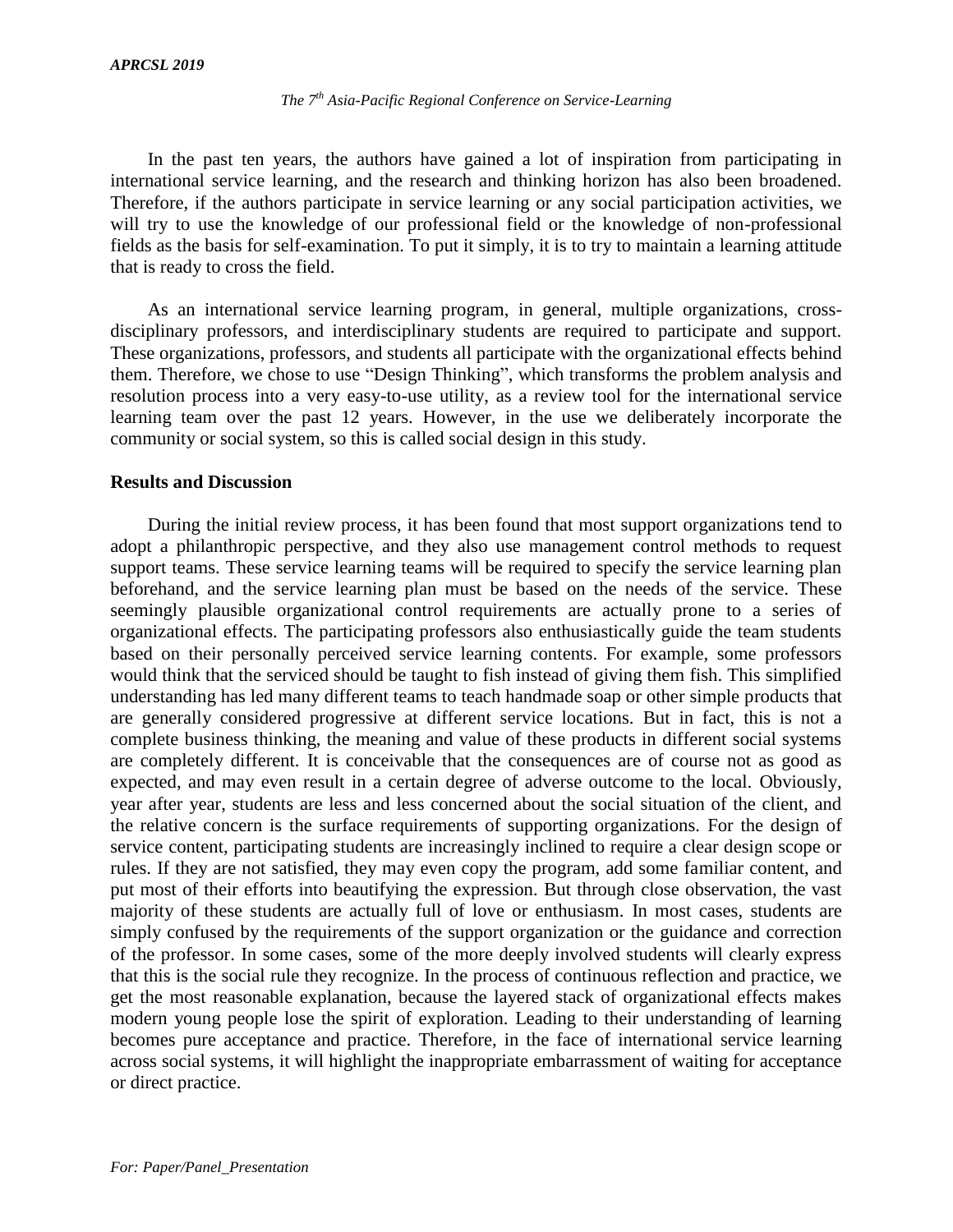## **Conclusions and contributions to theory and practice**

The use of social design as a review tool for long-term international service learning is still ongoing. Observational analysis of participating professors, supporting organizations, and clients is still ongoing. But the initial results are enough to reduce our expectations of service learning to reduce the surface standards. We deserve to directly adopt the social design process, encourage participating students to explore the problem of the client, and slow down the rush to complete the service and learn. This change should bring more immediate benefits to the client and an opportunity to reduce the negative impact of the service learning process. At the same time, it should be easier for supporting organizations and participating professors to discover new ideas for application adjustments.

**Keywords**: international service learning, social design

## **References**:

Bringle, R. G., Hatcher, J. A., & McIntosh, R. E. (2006). Analyzing Morton's Typology of Service Paradigms and Integrity. *Michigan Journal of Community Service learning, 13*(1), 5-15. Retrieved from

[http://search.ebscohost.com/login.aspx?direct=true&db=eric&AN=EJ843843&lang=zh](http://search.ebscohost.com/login.aspx?direct=true&db=eric&AN=EJ843843&lang=zh-tw&site=ehost-live)[tw&site=ehost-live](http://search.ebscohost.com/login.aspx?direct=true&db=eric&AN=EJ843843&lang=zh-tw&site=ehost-live)

[http://quod.lib.umich.edu/cgi/t/text/text-idx?c=mjcsl;idno=3239521.0013.1\\*.](http://quod.lib.umich.edu/cgi/t/text/text-idx?c=mjcsl;idno=3239521.0013.1*)

- Brown, T. (2008). Design Thinking. *Harvard Business Review, 86*(6), 84-92. Retrieved from [http://search.ebscohost.com.autorpa.lib.fju.edu.tw:2048/login.aspx?direct=true&db=bth&](http://search.ebscohost.com.autorpa.lib.fju.edu.tw:2048/login.aspx?direct=true&db=bth&AN=32108052&lang=zh-tw&site=ehost-live) [AN=32108052&lang=zh-tw&site=ehost-live.](http://search.ebscohost.com.autorpa.lib.fju.edu.tw:2048/login.aspx?direct=true&db=bth&AN=32108052&lang=zh-tw&site=ehost-live)
- Brown, T., Martin, R. L., & Berger, S. (2014). Capitalism Needs Design Thinking. *Harvard Business Review Digital Articles*, 2-5. Retrieved from [http://search.ebscohost.com.autorpa.lib.fju.edu.tw:2048/login.aspx?direct=true&db=bth&](http://search.ebscohost.com.autorpa.lib.fju.edu.tw:2048/login.aspx?direct=true&db=bth&AN=118648045&lang=zh-tw&site=ehost-live) [AN=118648045&lang=zh-tw&site=ehost-live.](http://search.ebscohost.com.autorpa.lib.fju.edu.tw:2048/login.aspx?direct=true&db=bth&AN=118648045&lang=zh-tw&site=ehost-live)
- Daniel, W. (2014). The University as a Community of Learners. *New Directions for Teaching & Learning, 2014*(139), 11-18. Retrieved from [http://search.ebscohost.com.autorpa.lib.fju.edu.tw:2048/login.aspx?direct=true&db=a9h&](http://search.ebscohost.com.autorpa.lib.fju.edu.tw:2048/login.aspx?direct=true&db=a9h&AN=98508551&lang=zh-tw&site=ehost-live) [AN=98508551&lang=zh-tw&site=ehost-live.](http://search.ebscohost.com.autorpa.lib.fju.edu.tw:2048/login.aspx?direct=true&db=a9h&AN=98508551&lang=zh-tw&site=ehost-live) doi:10.1002/tl.20101
- Demulder, E. K., & Eby, K. K. (1999). Bridging Troubled Waters: Learning Communities for the 21st Century. *American Behavioral Scientist, 42*(5), 892-901.
- Gallagher, S. H. (2011). Service learning in Business Management Courses: Instructional, Institutional and Interdisciplinary Issues. *Journal of the Academy of Business Education, 12*, 101-117. Retrieved from [http://search.ebscohost.com.autorpa.lib.fju.edu.tw:2048/login.aspx?direct=true&db=bth&](http://search.ebscohost.com.autorpa.lib.fju.edu.tw:2048/login.aspx?direct=true&db=bth&AN=85624019&lang=zh-tw&site=ehost-live)

[AN=85624019&lang=zh-tw&site=ehost-live.](http://search.ebscohost.com.autorpa.lib.fju.edu.tw:2048/login.aspx?direct=true&db=bth&AN=85624019&lang=zh-tw&site=ehost-live) Marullo, S., & Edwards, B. (2000). Editors' Introduction: Service learning Pedagogy as Universities' Response to Troubled Times. *American Behavioral Scientist, 43*(5), 746-755.

Mintzberg, H. (2007). *Mintzberg on Management*: Free Press.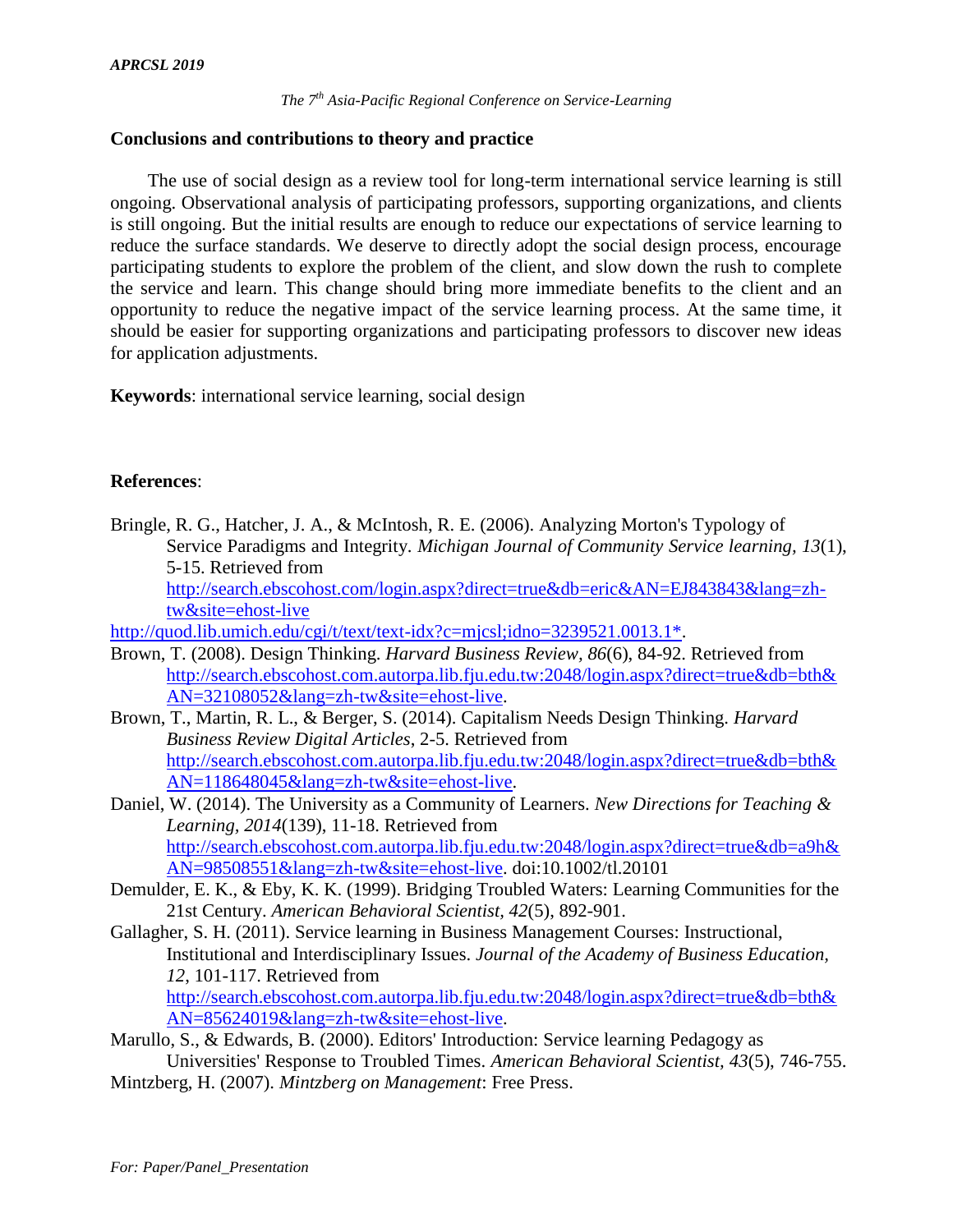- Morton, K. (1995). The Irony of Service: Chairty, Project, and Social Change in Service learning. *Michigan Journal of Community Service learning, 2*, 14.
- Reich, R. B. (2007). *Supercapitalism-The Transformation of Business, Democracy, and Everyday Life*. New York: Vintage.
- Ward, K., & Wolf-Wendel, L. (2000). Community-Centered Service learning: Moving from Doing For to Doing With. *American Behavioral Scientist, 43*(5), 767-780.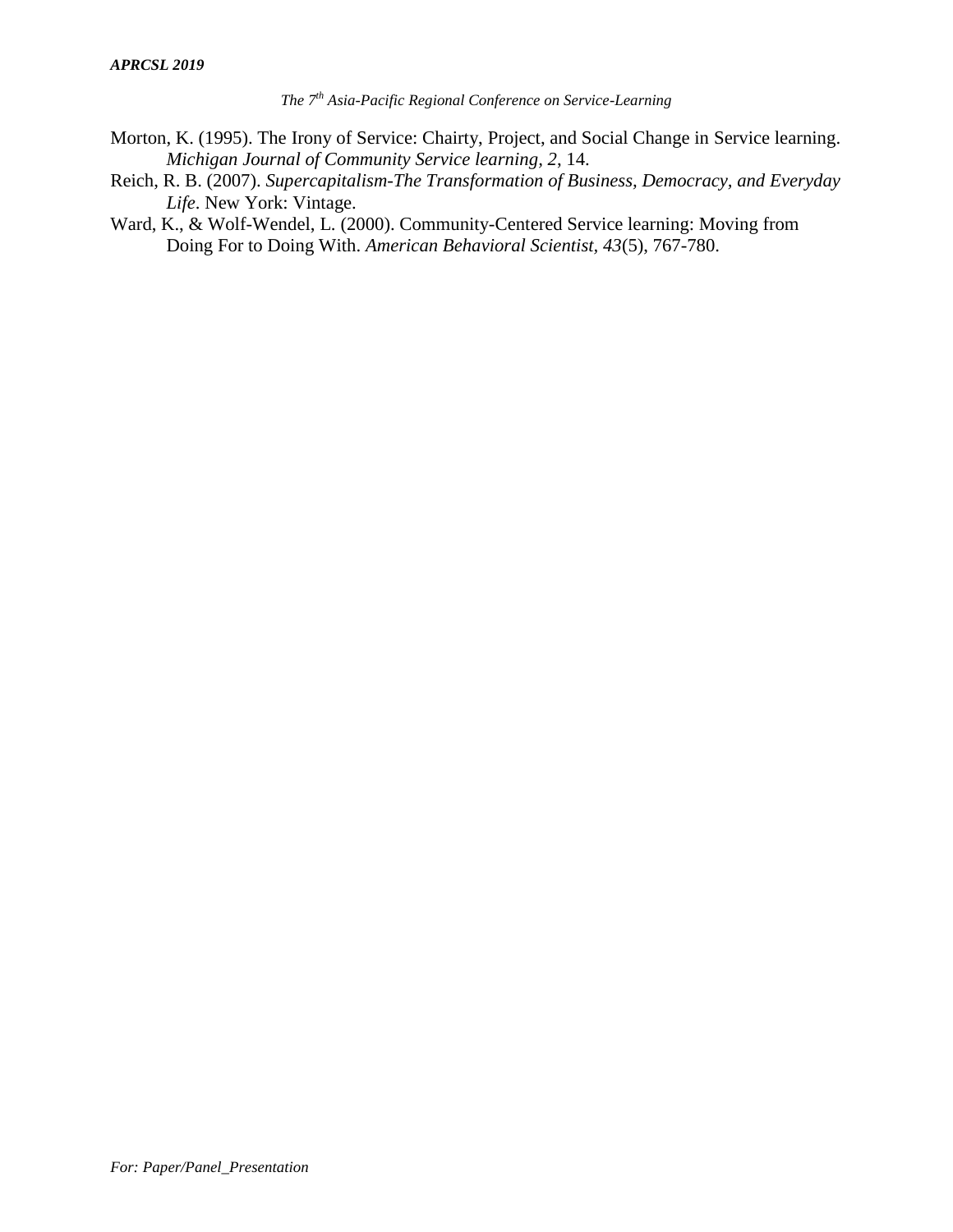## **Biographical sketch of each presenter**

#### **Presenter 1**:

Zhou, Zong Ying

Director of Master's Program in Social Enterprise /Associate Professor/ Business Administration/ Fu Jen Catholic University/ Taiwan, R. O. C.

After participating in international service learning, I began to participate in social enterprise research and promotion. Participated in the establishment of a social enterprise research center and a master's degree program in social enterprises. Community learning and community design with the concept of social enterprise is being actively promoted.

Email: tychou@mail.fju.edu.tw

Website: http://sem.fju.edu.tw/english

Address:

510, Zhongzheng Rd., Xinzhuang Dist., New Taipei City, 24205, Taiwan, R. O. C.

## **Presenter 2**:

Chiu, Hui Ming

Staff of Service-Learning Center / Fu Jen Catholic University/ Taiwan, R. O. C.

Hui Ming Chiu graduated from Fu Jen Catholic University, [Master of Global](http://www.management.fju.edu.tw/esubweb/gembaeng/subindex.php)  [Entrepreneurial Management Program](http://www.management.fju.edu.tw/esubweb/gembaeng/subindex.php) (EMBA) in 2009. She participated in oversea service-learning team to Ulaanbaatar, Mongolia as the Leader teacher of the selfdirected students' team to help the children recognize their characteristics and establish their confidence from 2014 to 2018.

Email: 041818@mail.fju.edu.tw

Website: [http://slc.fju.edu.tw/](http://140.136.251.140/SLC/#&panel1-1)